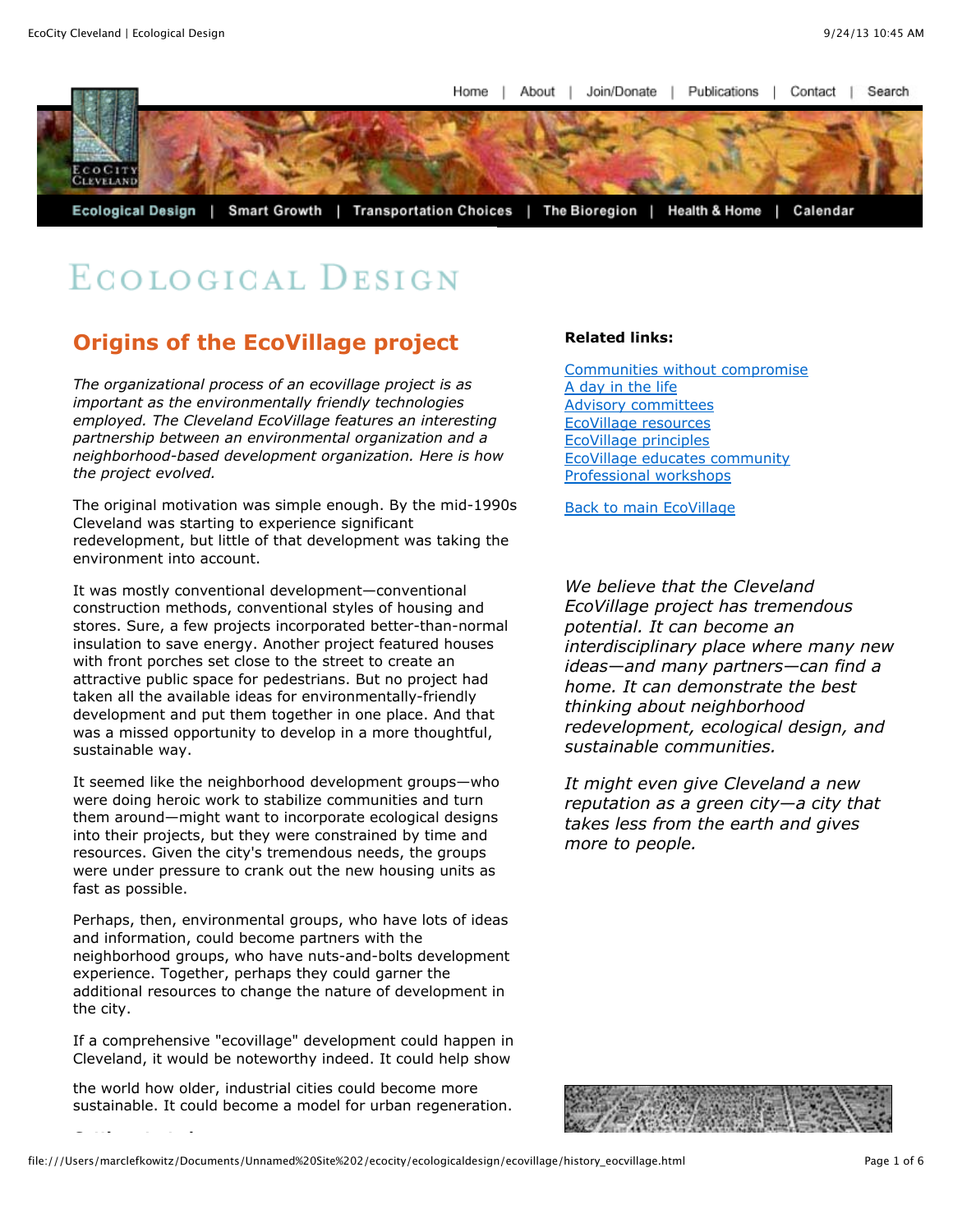### **Getting started**

That was the thinking of the staff of a number of Clevelandarea environmental and citizen groups in late 1995. We had been meeting to talk about the Regional Environmental Priorities Project (REPP), an initiative out of Case Western Reserve University to rank the most serious environmental problems facing Northeast Ohio. We looked at the REPP's top priorities—suburban sprawl and outmigration from the urban core—and wondered how we could help address such issues.

The discussion gravitated toward the idea of promoting an ecological development in the city—an "ecovillage." To reduce sprawl and attract people back into the city, it was essential to create healthy, attractive, urban neighborhoods. And an ecovillage could demonstrate many of the ideas that the environmental groups promoted.

So we began to research the potential for an ecovillage development in Cleveland. With funding from the George Gund Foundation, we hired Dr. Wendy Kellogg from Cleveland State University's College of Urban Affairs to conduct a feasibility study. The study was managed by EcoCity Cleveland, with Environmental Health Watch acting as fiscal agent.

Starting in mid-1996, Kellogg surveyed the literature on urban sustainability and ecovillage projects around the world, identified the potential design features that could be incorporated into a Cleveland EcoVillage, and compiled lists of technical resources and possible funders.

#### **Site selection**

Kellogg also began working with EcoCity Cleveland and CSU's Center for Neighborhood Development to begin the complex process of site selection. The goal was to find the development site in Cleveland that had the most potential for ecovillage development, both in terms of the physical and demographic characteristics of the site and the level of interest in the surrounding community. At that point, we didn't know exactly how large a site we were looking for. We only knew that it had to be large enough to offer multiple opportunities (i.e., at least several square blocks) and small enough for a project to have impact and have a special identity (i.e., smaller than a neighborhood).

Kellogg and staff from the other organizations spent months interviewing people who knew about development opportunities in Cleveland neighborhoods. We met with staff of nonprofit housing organizations, staff of the city's departments of Community Development and Planning, the funding organizations for neighborhood development, architects, transit advocates and many others. In addition, Kellogg developed statistical profiles of Cleveland

neighborhoods. And she helped the Center for Neighborhood Development and the Cleveland Neighborhood Development Corporation create a written survey that was sent out to all the neighborhood-based development groups in the city. The survey invited groups to nominate sites in their neighborhood.

We ended up with a long list of suggested sites and



Visions of green development: Conceptual drawing of the EcoVillage area.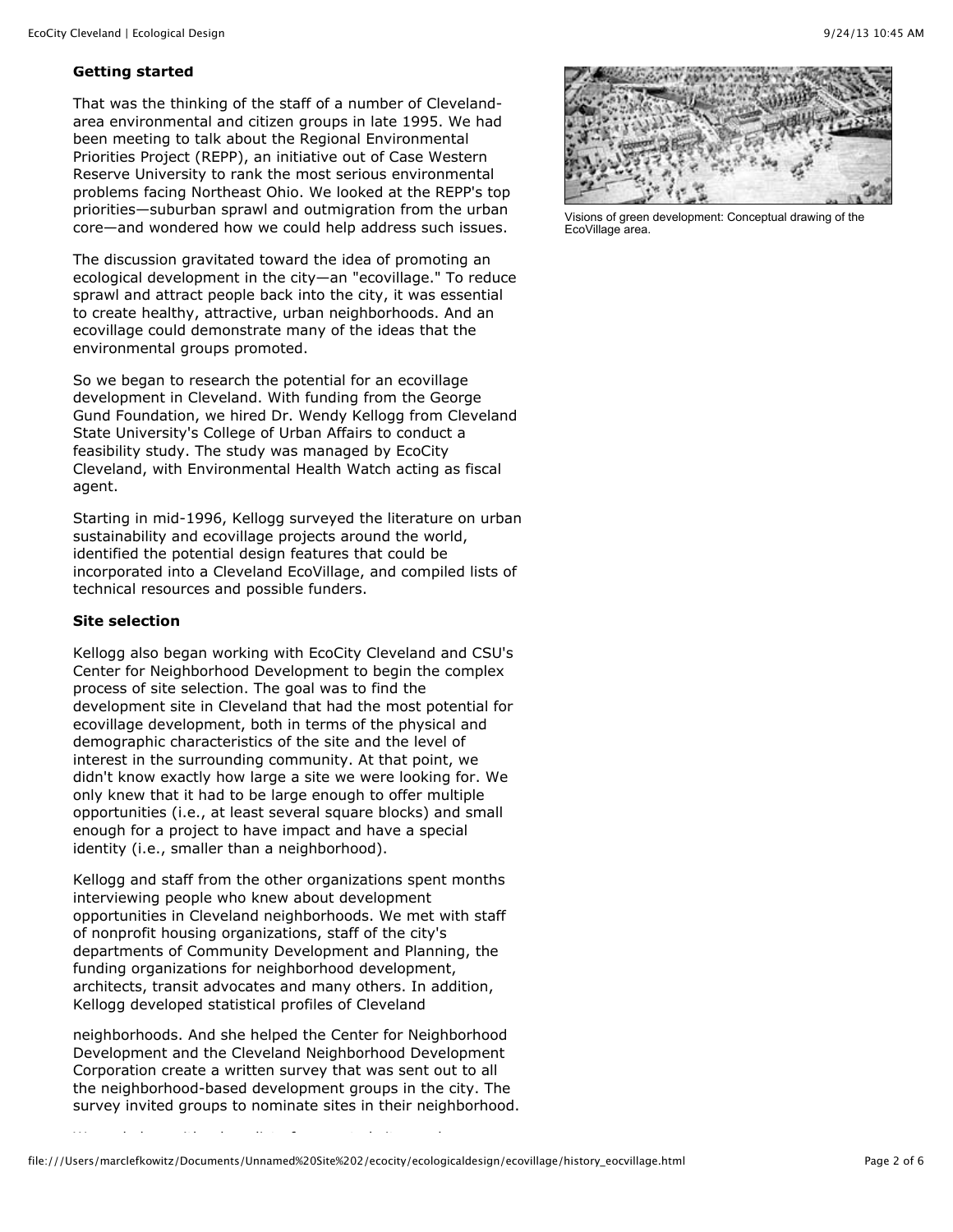We ended up with a long list of suggested sites and neighborhood partners. To whittle down the possibilities, we evaluated each site according to a number of criteria, including (not in order of importance):

- Proximity to transit (presence of Regional Transit Authority Rapid station or bus lines, or potential for bike/pedestrian facilities).
- Presence of vacant land for development.
- Diversity of population (percent minority, income levels, education levels).
- Neighborhood economic status (moderate income, need for employment, small business/commercial areas).
- Existing community resources (presence of active organizations and churches, health services, recreational programs, funding for programs like the federal Empowerment Zone).
- Physical characteristics (condition of housing stock, affordability of housing, presence of brownfields needing environmental remediation).
- Environmental activities (for example, participation in lead-abatement programs, urban gardening, green space planning).
- Community development organization (technical capacity, including quality of past projects and the ability to be a partner in an ecovillage project).
- Interest in an ecovillage among the community development organization, other neighborhood institutions, and residents.

This analysis led us to focus on sites in the Broadway, Cudell, Detroit-Shoreway, Fairfax, and Tremont neighborhoods. After additional interviews and site visits, we made the difficult decision to recommend a site in the Detroit-Shoreway neighborhood-the area around the W. 65th Street Rapid station.

The selection was based on our belief that this site near W. 65th and Lorain Avenue possessed unique potential for transit-oriented development, a vibrant mix of residential and commercial uses, and a combination of new development and rehab of existing buildings. We were also impressed with the diversity of the neighborhood and the potential for partnering with the Detroit Shoreway Community Development Organization, one of the most capable nonprofit development groups in the city.

#### **Rooting the project in the neighborhood**

Of course, just because some environmental groups and consultants thought it would be nice to do an ecovillage at a particular site didn't mean the project could happen. The most important task remained: gaining broad-based neighborhood acceptance for the ecovillage idea.

Over the next few months, we worked with staff of Detroit Shoreway to introduce the project to block clubs, Ward 17 Councilman Timothy Melena, local church leaders, and other neighborhood organizations. We told them about the potential opportunities. We asked them if they thought an ecovillage would be good for the neighborhood. And we solicited their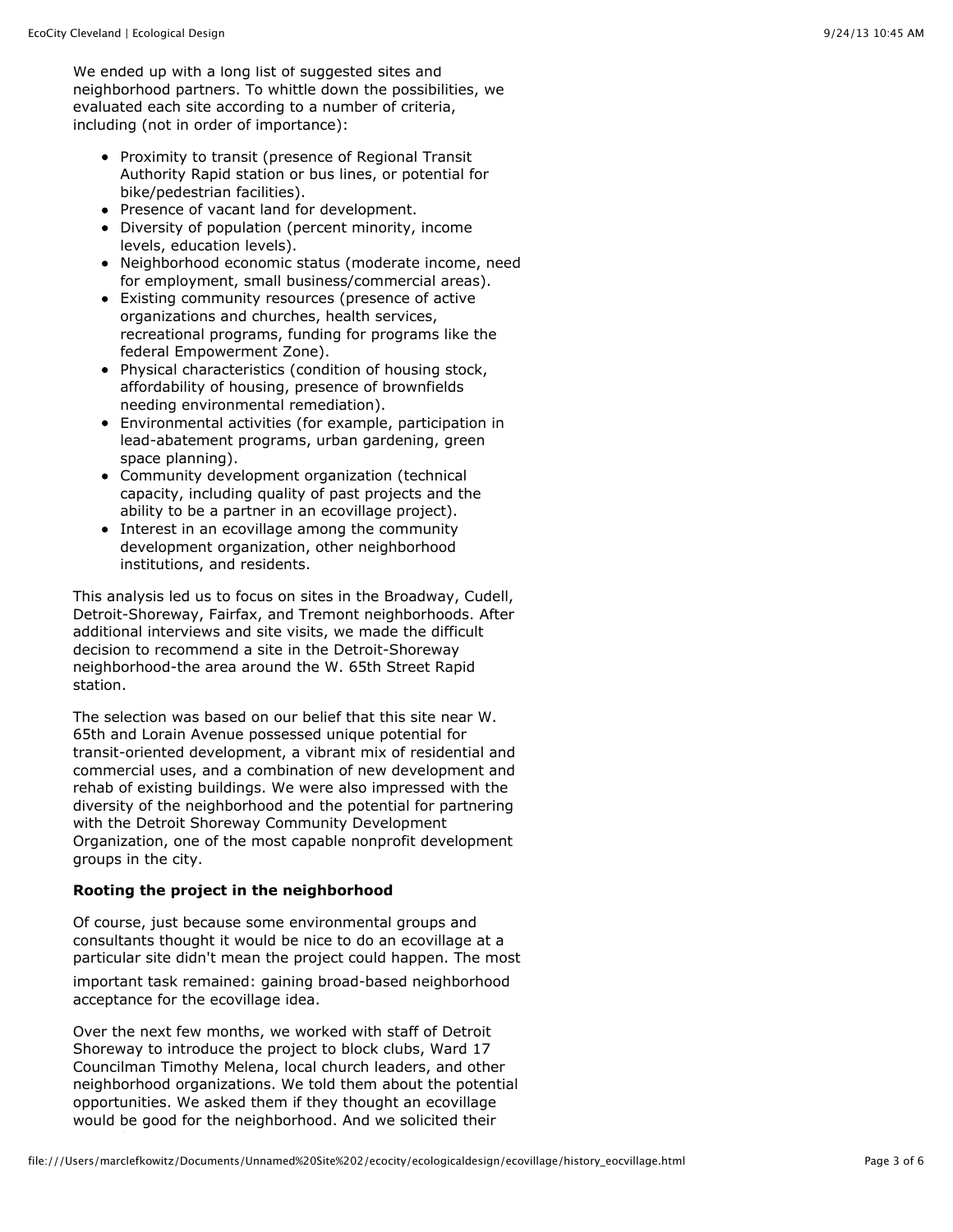#### support.

Although the "ecovillage" idea was a novel one, most residents agreed that their neighborhood needed redevelopment help. They could see the benefits of new housing opportunities, better transit facilities, and programs to help people cut energy bills. And they were willing to pitch in to help improve their community.

Based on the positive response, EcoCity Cleveland and Detroit Shoreway decided to move ahead with the project. The two organizations signed a formal partnership agreement and began to raise funds for more detailed planning. EcoCity obtained a grant from the Katherine and Lee Chilcote Foundation to support the development of a concept plan. Detroit Shoreway obtained a grant from the city's Cityworks program for additional planning assistance and community involvement.

#### **Conceptual plan**

The funds enabled the partners to hire City Architecture, a local architecture/urban planning firm that specializes in sensitive designs for urban neighborhoods. City Architecture staff began turning our ideas into drawings.

Centering on the area within a quarter-mile radius of the Rapid station (a quarter mile being convenient walking distance to a transit stop), they made base maps of the current land uses and parcels available for development. The base maps allowed us to begin thinking about locations for new housing, commercial development, bike and pedestrian linkages to the Rapid station, and opportunities to improve green space.

Most of all, we began to see how the Rapid station (which was deteriorated, dangerous and a detriment to the neighborhood) could become the focal point for the neighborhood. RTA was planning to rebuild the station. If a new station could be surrounded by stores and housing, it could become a lively activity center. Transit could be the catalyst for other development.

We realized that before such planning went too far we had to obtain more public input. So in December 1997 we invited neighborhood residents and interested design professionals from around the region to an all-day brainstorming workshop. More than 60 people gave up a Saturday to help us imagine what an ecovillage could look like. Drawing with markers on

the base plans provided by our architects, they created new visions for the neighborhood.

City Architecture then took all the workshop suggestions and created conceptual plan drawings. Included are ideas for more than 250 units of new housing, mixed-use commercial development clustered near the Rapid station, the possibility of building over the Rapid tracks, and places for habitat restoration and community gardens.

It should be understood that these drawings are not a formal neighborhood plan. Rather they are concepts that we hope will stimulate the imagination about what might be possible to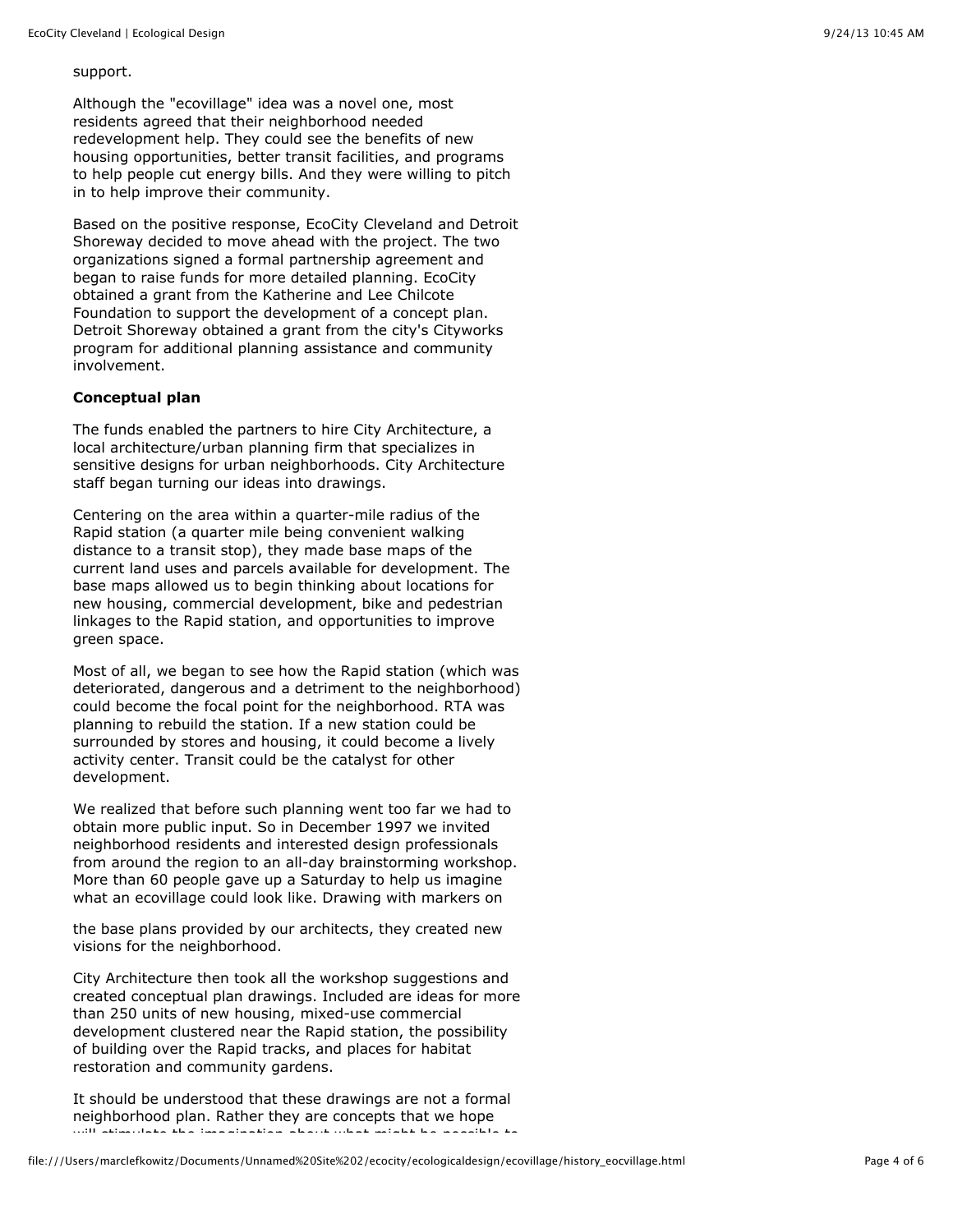#### **Next steps**

By early 1998, the Cleveland EcoVillage project was primed to take off. We had a promising site, support from the community and city officials, a strong partnership between an environmental group and an experienced neighborhood development organization, and an exciting concept plan.

All of the above work was organized by staff of EcoCity Cleveland and Detroit Shoreway who volunteered their time to the project. In order to carry the work beyond the conceptual planning phase, we realized that we needed to have full-time, paid staff. Therefore, the two organizations collaborated on a grant proposal to the U.S. Environmental Protection Agency for funding to hire an ecovillage project manager. After a competitive, national review process, we were fortunate to be one of 42 groups to receive funding (out of nearly 1,000 applicants). The grant went to Detroit Shoreway, and in 1999 the organization hired an EcoVillage project manager.

In 2000 and 2001, planning accelerated on physical development projects in the EcoVillage. In early 2002, construction will begin on a 20-unit town home development and a new Rapid Transit station. Both will be catalysts for additional green development in the neighborhood.

#### **A home for new ideas**

We believe that the Cleveland EcoVillage project has tremendous potential. It can become an interdisciplinary place where many new ideas—and many partners—can find a home. It can demonstrate the best thinking about neighborhood redevelopment, ecological design, and sustainable communities.

It might even give Cleveland a new reputation as a green city —a city that takes less from the earth and gives more to people.

[Back to top](file:///Users/marclefkowitz/Documents/Unnamed%20Site%202/ecocity/ecologicaldesign/ecovillage/history_eocvillage.html#top)

EcoCity Cleveland 3500 Lorain Avenue, Suite 301, Cleveland OH 44113 Cuyahoga Bioregion  $(216)$  961-5020 www.ecocitycleveland.org Copyright 2002-2003